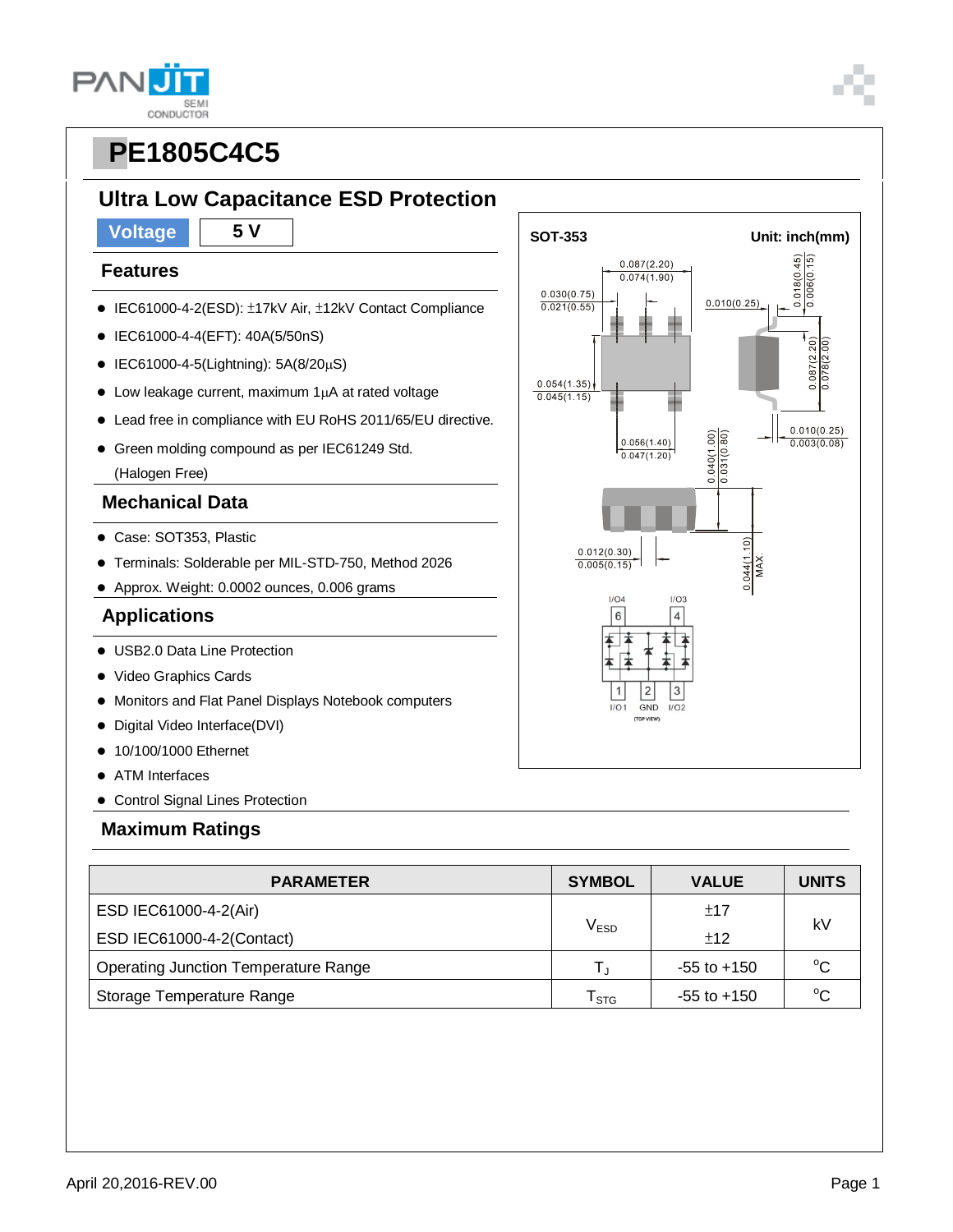

#### **Electrical Characteristics**

| <b>PARAMETER</b>                   | <b>SYMBOL</b>           | <b>TEST CONDITION</b>                                      | MIN. | TYP. | MAX. | <b>UNITS</b> |
|------------------------------------|-------------------------|------------------------------------------------------------|------|------|------|--------------|
| Reverse Stand-Off Voltage (Note 1) | <b>V</b> <sub>RWM</sub> | ۰                                                          |      |      | 5    | V            |
| Reverse Breakdown Voltage          | $V_{BR}$                | $I_{BR}$ =1mA                                              | 6    |      | 9    | V            |
| Reverse Leakage Current            | $I_R$                   | $V_R = 5.0V$                                               |      |      | 1    | μA           |
| <b>Clamping Voltage</b>            | $V_{CL}$                | $I_{PP} = 1A$ , $t_P = 8/20 \mu s$ ,<br>any I/O pin to GND |      |      | 15   | V            |
|                                    |                         | $I_{PP} = 5A$ , $t_P = 8/20 \mu s$<br>any I/O pin to GND   |      |      | 28   | V            |
| Off State Junction Capacitance     | $C_J$                   | 0Vdc Bias f=1MHz,<br>Between any I/O pins to<br><b>GND</b> |      |      | 0.8  | pF           |
|                                    |                         | 0Vdc Bias f=1MHz,<br>Between any I/O pins                  |      |      | 0.4  |              |

Note : 1.A transient suppressor is selected according to the working peak reverse voltage(V<sub>RWM</sub>), which should be equal to or greater than the DC or continuous peak operation voltage level.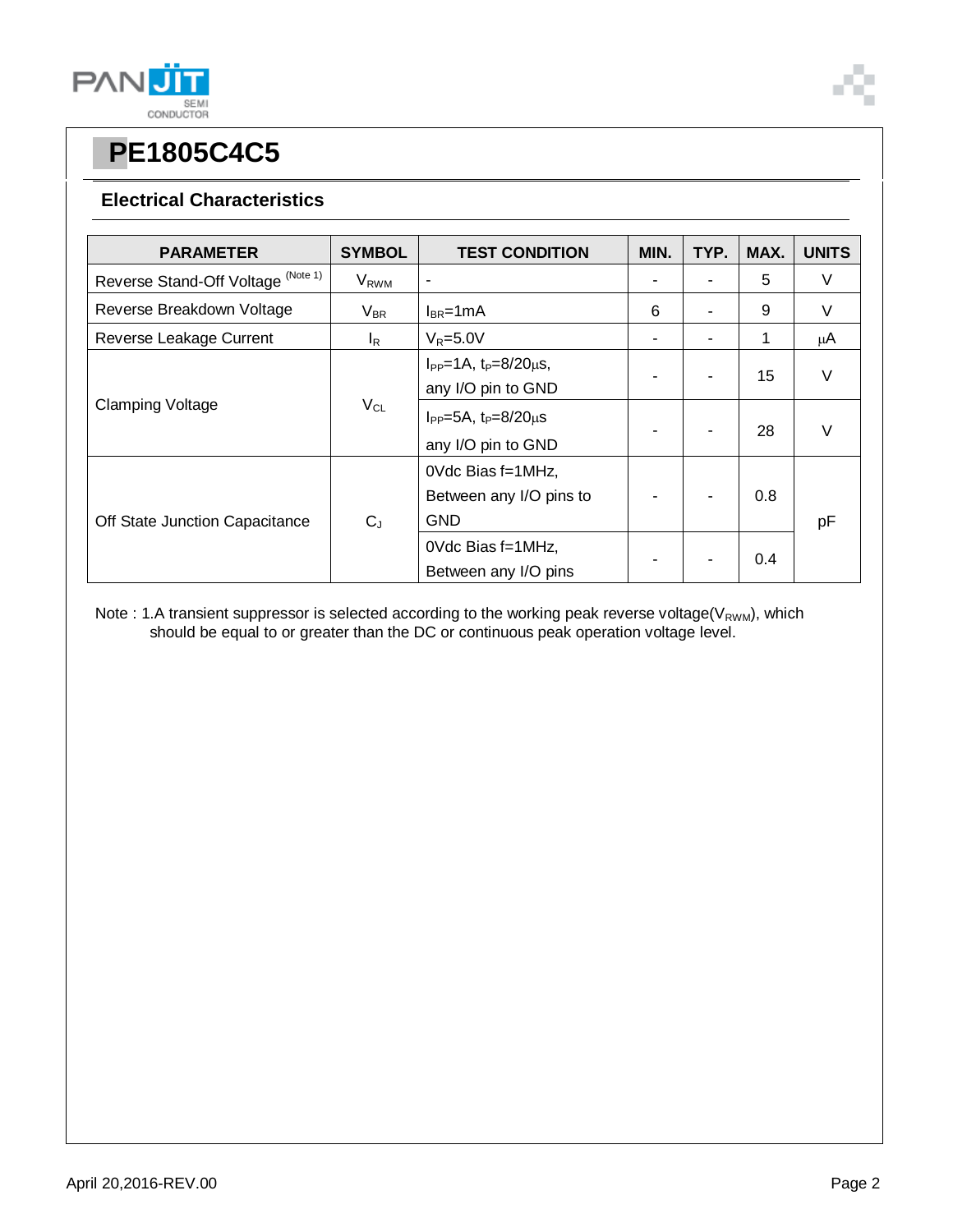

30

35

### **50% of IP P@20μs**K 20 **Rise time 10-90%-8μs** 10  $0<sup>L</sup><sub>0</sub>$ 0 5 10 15 20 25 30 **Time, μs Fig.1 Typical Peak Clamping Voltage(8/20μ s) Fig.2 8/20μ s Pulse Waveform**

# **PE1805C4C5**

**TYPICAL CHARACTERISTIC CURVES**

 $20$ 

Vc, Clamping Voltage (V)

25

Ipp Peak Pulse Current (A)

 $\overline{1}$  $10$ 

 $15$ 

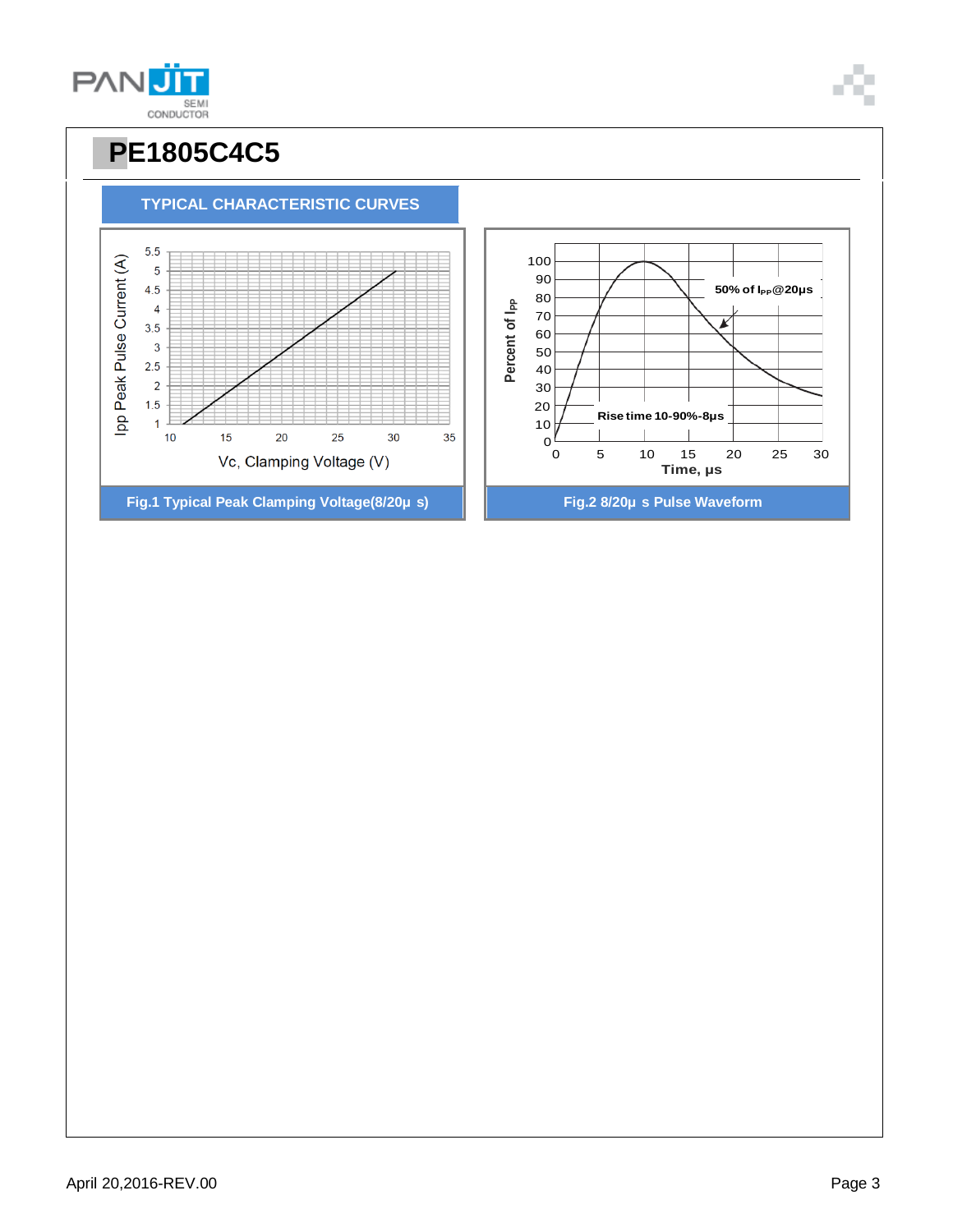

### **Part No Packing Code Version**

| <b>Part No Packing Code</b> | Package Type | <b>Packing Type</b> | <b>Marking</b>  | <b>Version</b> |
|-----------------------------|--------------|---------------------|-----------------|----------------|
| PE1805C4C5 R1 00001         | SOT-353      | 3K pcs / 7" reel    | UW <sub>5</sub> | Halogen free   |
| PE1805C4C5_R2_00001         | SOT-353      | 10K pcs / 13" reel  | UW <sub>5</sub> | Halogen free   |

### **MOUNTING PAD LAYOUT**